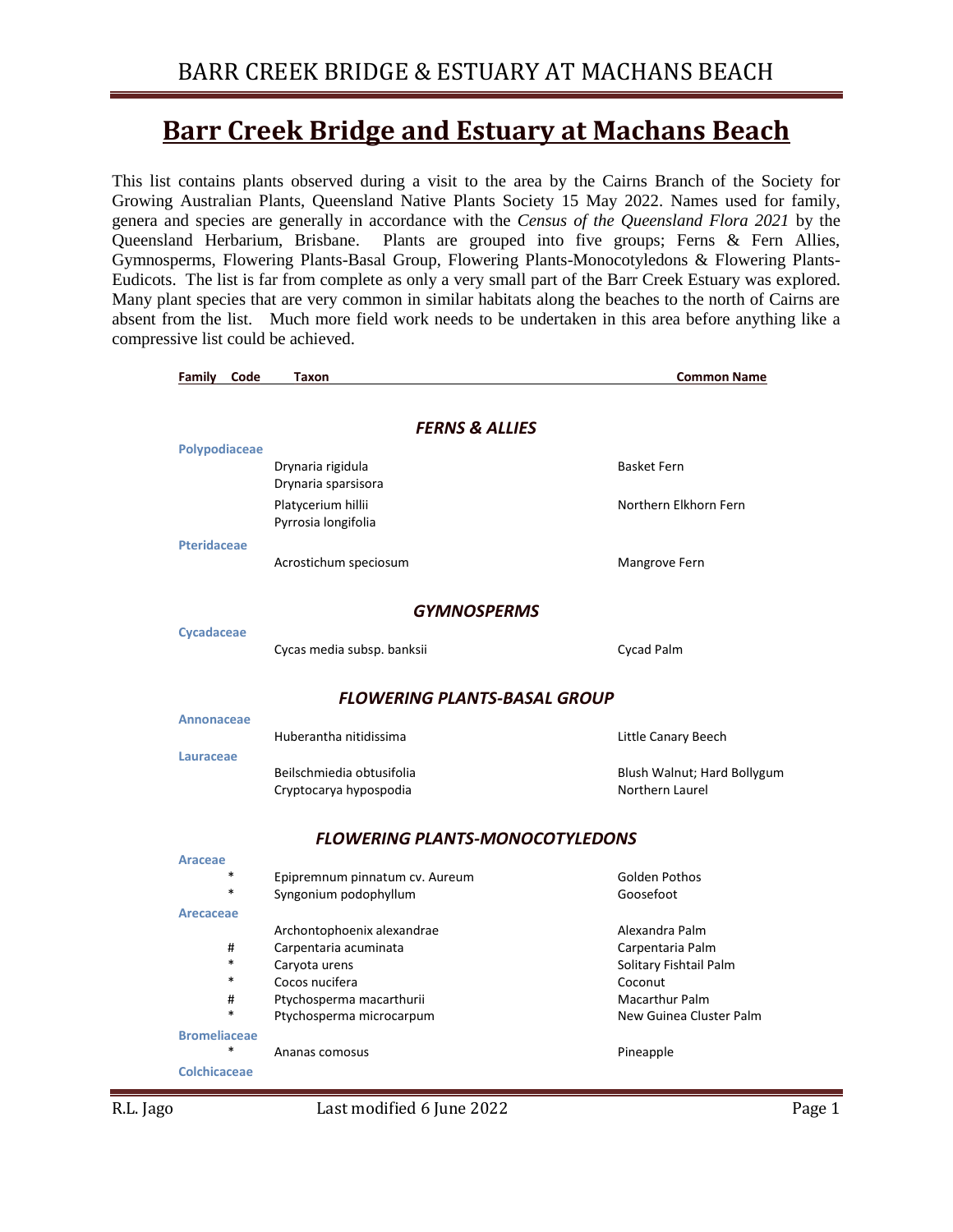| *                      | Gloriosa superba                    | Glory Lily                       |
|------------------------|-------------------------------------|----------------------------------|
| <b>Commelinaceae</b>   |                                     |                                  |
| $\ast$                 | Callisia repens                     | Creeping Inch Plant              |
|                        | Commelina ensifolia                 | Sailor's Purse; Scurvy Grass     |
| *                      | Tradescantia zebrina                | Wandering Jew                    |
| <b>Cyperaceae</b>      |                                     |                                  |
|                        | Cyperus haspan subsp. haspan        |                                  |
| *                      | Cyperus rotundus                    | <b>Nut Grass</b>                 |
| $\ast$                 | Cyperus sphacelatus                 | Roadside Flatsedge               |
| <b>Dracaenaceae</b>    |                                     |                                  |
| $\ast$                 | Dracaena fragrans                   | <b>Happy Plant</b>               |
| $\ast$                 | Sansevieria trifasciata             | Mother-in-laws Tongue            |
| <b>Flagellariaceae</b> |                                     |                                  |
|                        | Flagellaria indica                  | Supplejack                       |
| <b>Haemodoraceae</b>   |                                     |                                  |
|                        | Haemodorum coccineum                | <b>Blood Lily</b>                |
| Hemerocallidaceae      |                                     |                                  |
|                        | Dianella caerulea var. vannata      | <b>Blue Flax Lily</b>            |
| <b>Orchidaceae</b>     |                                     |                                  |
|                        | Dendrobium canaliculatum            | <b>Tea Tree Orchid</b>           |
|                        | Dendrobium discolor                 | Golden Orchid                    |
|                        | Dockrillia calamiformis             | Northern Pencil Orchid           |
| Pandanaceae            |                                     |                                  |
|                        | Pandanus cookii                     | Cook's Pandan                    |
|                        | Pandanus slomslaubachii             | Swamp Pandan                     |
| <b>Poaceae</b>         |                                     |                                  |
|                        | Capillipedium spicigerum            | <b>Scented Top Grass</b>         |
| *                      | Chloris inflata                     | Purple Top Chloris               |
| *                      | Cynodon dactylon                    | Common Couch                     |
| *                      | Dactyloctenium aegyptium            | <b>Coast Button Grass</b>        |
| *                      | Digitaria ciliaris                  | <b>Summer Grass</b>              |
| *                      | Eleusine indica                     | Crow's Foot Grass                |
|                        | Eragrostis spartinoides             |                                  |
|                        | Eriachne pallescens var. pallescens |                                  |
|                        | Eriachne triseta                    |                                  |
|                        | Heteropogon contortus               | <b>Bunch Spear Grass</b>         |
|                        | Megathyrsus maximus var. maximus    | Guinea Grass                     |
| *                      | Melinis repens                      | <b>Red Natal Grass</b>           |
|                        | Panicum mitchellii                  |                                  |
|                        | Paspalidium disjunctum              | <b>Spreading Panic Grass</b>     |
|                        | Paspalum vaginatum                  | Saltwater Grass                  |
|                        | Perotis rara                        | <b>Comet Grass</b>               |
| $^*C3$                 | Sporobolus jacquemontii             | American Rat's-tail Grass        |
|                        | Sporobolus virginicus               | Saltwater Couch                  |
|                        | Urochloa pubigera                   |                                  |
| *                      | Urochloa subquadriparia             | Signal Grass; Green Summer Grass |
|                        |                                     |                                  |

#### *FLOWERING PLANTS-EUDICOTS*

#### **Acanthaceae**

Acanthus ilicifolius **Acanthus ilicifolius Holly-leaved Mangrove** Avicennia marina subsp. eucalyptifolia Grey Mangrove

R.L. Jago Cast modified 6 June 2022 Cast 2022 Page 2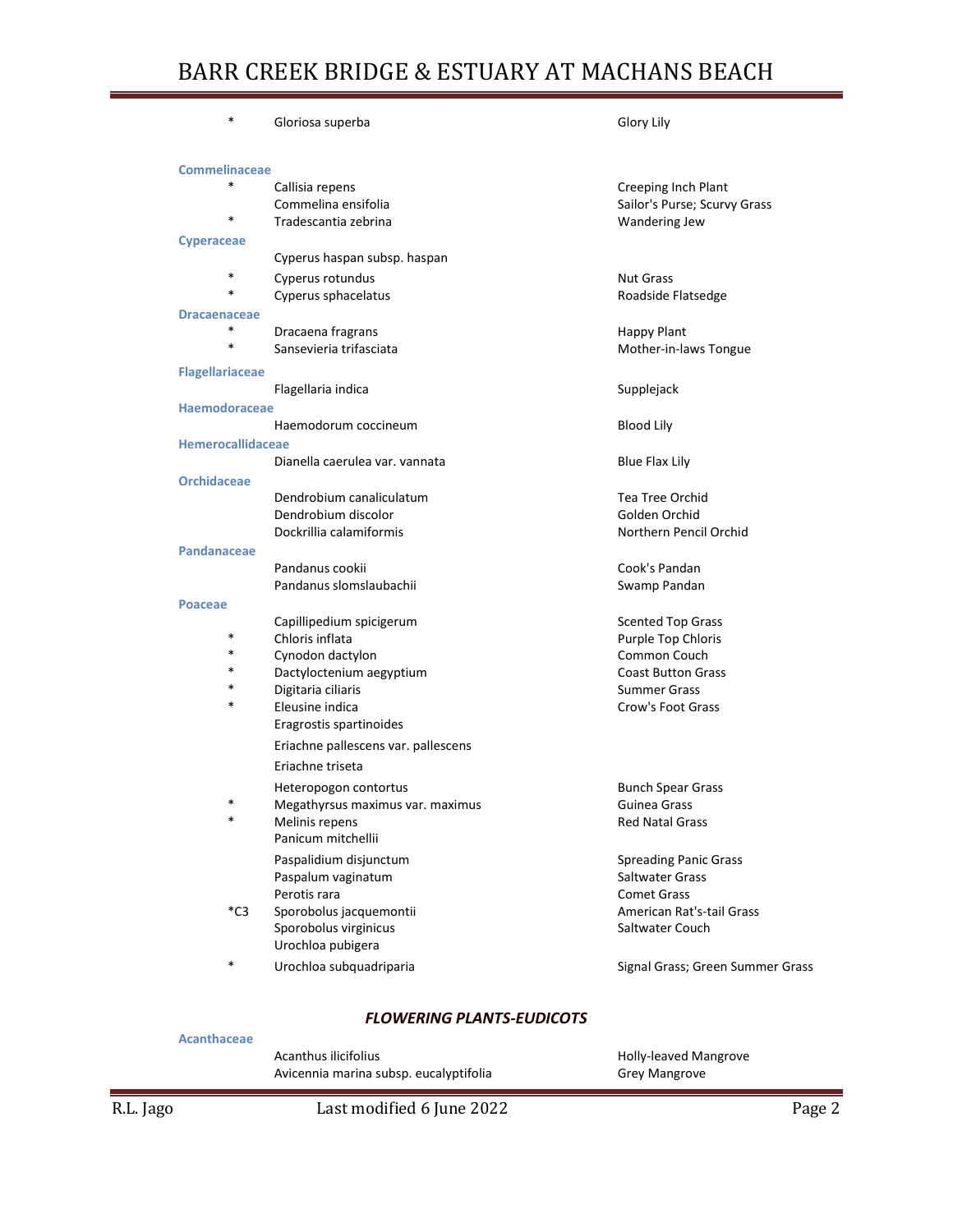| <b>Amaranthaceae</b>   |                                         |                                 |
|------------------------|-----------------------------------------|---------------------------------|
| $\ast$                 | Alternanthera brasiliana                | Brazilian Joyweed               |
| *                      | Alternanthera ficoidea                  | Joseph's Coat; Joseph's Joyweed |
| $\ast$                 | Gomphrena celosioides                   | Gomphrena Weed; Soft Khaki Weed |
| <b>Anacardiaceae</b>   |                                         |                                 |
|                        | Euroschinus falcatus var. falcatus      | Blush Cudgerie or Pink Poplar   |
| Apocynaceae            |                                         |                                 |
|                        | Alyxia spicata                          | <b>Chain Fruit</b>              |
| $\ast$                 | Catharanthus roseus                     | Periwinkle                      |
|                        | Gymnanthera oblonga                     | Harpoon Bud                     |
|                        | Tabernaemontana orientalis              | Eastern Gondola Bush            |
|                        | Vincetoxicum carnosum                   |                                 |
| <b>Araliaceae</b>      |                                         |                                 |
|                        | Heptapleurum actinophyllum              | Umbrella Tree                   |
| <b>Asteraceae</b>      |                                         |                                 |
| *                      | Emilia sonchifolia var sonchifolia      | Emilia                          |
| $\ast$                 | Praxelis clematidea                     | Praxelis                        |
| *                      | Sphagneticola trilobata                 | Singapore Daisy                 |
| $\ast$                 | Synedrella nodiflora                    | Cinderella Weed                 |
| $\ast$                 | Tridax procumbens                       | <b>Tridax Daisy</b>             |
|                        | Wollastonia uniflora                    | <b>Beach Sunflower</b>          |
| <b>Boraginaceae</b>    |                                         |                                 |
| *                      | Heliotropium indicum                    | Turnsole                        |
| <b>Burseraceae</b>     |                                         |                                 |
|                        | Canarium australianum var. australianum | Scrub Turpentine; Mangobark     |
| <b>Caesalpiniaceae</b> |                                         |                                 |
| *                      | Cassia fistula                          | Golden Shower Tree              |
| $\ast$                 | Chamaecrista rotundifolia               |                                 |
| Capparaceae            |                                         |                                 |
|                        | Capparis lucida                         | Coastal Caper                   |
| <b>Celastraceae</b>    |                                         |                                 |
|                        | Denhamia fasciculiflora                 |                                 |
| <b>Clusiaceae</b>      |                                         |                                 |
|                        | Calophyllum inophyllum                  | Beach Calophyllum               |
| <b>Combretaceae</b>    |                                         |                                 |
|                        | Lumnitzera racemosa                     | <b>Black Mangrove</b>           |
|                        | Terminalia catappa                      | Sea Almond                      |
|                        | Terminalia muelleri                     | Little Sea Almond               |
|                        | Terminalia sericocarpa                  | Damson                          |
| <b>Convolvulaceae</b>  |                                         |                                 |
| $\ast$                 | Distimake quinquefolius                 | Merremia                        |
|                        | Evolvulus alsinoides var. decumbens     | <b>Tropical Speedwell</b>       |
| *                      | Ipomoea hederifolia                     | Cardinal's Flower               |
|                        | Ipomoea pes-caprae subsp. brasiliensis  | Goat's Foot Morning Glory       |
| <b>Dilleniaceae</b>    |                                         |                                 |
|                        | Dillenia alata                          | <b>Red Beech</b>                |
| <b>Euphorbiaceae</b>   |                                         |                                 |
| *                      | Euphorbia heterophylla                  | Milkweed                        |
| $\ast$                 | Euphorbia hirta                         | Asthma Weed                     |
| $\ast$                 | Euphorbia thymifolia                    |                                 |
|                        | Excoecaria agallocha                    | <b>Milky Mangrove</b>           |
| <b>Fabaceae</b>        |                                         |                                 |
|                        | Aphyllodium biarticulatum               |                                 |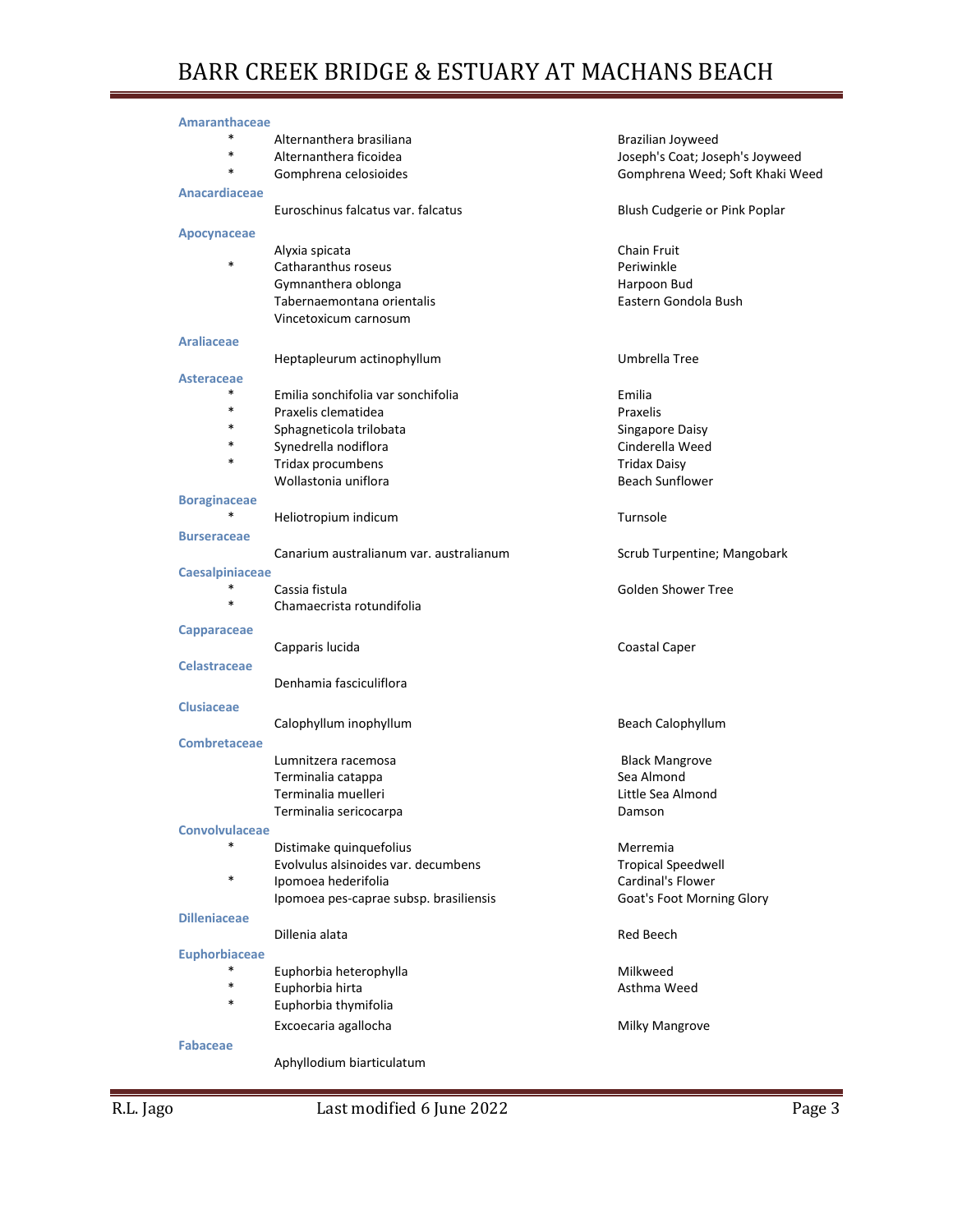| $\ast$                | Canavalia rosea<br>Castanospermum australe                                      | Sea Bean; Coastal Jack Bean<br>Black Bean; Junggurra |
|-----------------------|---------------------------------------------------------------------------------|------------------------------------------------------|
|                       | Centrosema molle<br>Derris trifoliata                                           | Centro<br><b>Coastal Derris</b>                      |
| *                     | Desmodium scorpiurus                                                            |                                                      |
| *                     | Desmodium tortuosum<br>Desmodium triflorum                                      | Beggar Weed<br><b>Creeping Tick Trefoil</b>          |
| $\ast$                | Indigofera hirsuta<br>Macroptilium atropurpureum<br>Pongamia pinnata var. minor | Hairy Indigo<br>Sirato                               |
| $\ast$<br>$\ast$      | Pongamia pinnata var. pinnata<br>Stylostanthes humilis                          | Pongamia<br>Townsville Stylo                         |
|                       | Stylostanthes scabra<br>Zornia maritima                                         | Shrubby Stylo                                        |
| Goodeniaceae          | Scaevola taccada                                                                | Cardwell Cabbage                                     |
| Lamiaceae             |                                                                                 |                                                      |
|                       | Clerodendrum inerme                                                             | Sorcerers Flower's                                   |
|                       | Clerodendrum longiflorum var. glabrum                                           | <b>Witches Tongues</b>                               |
|                       | Premna serratifolia                                                             | Coastal Premna                                       |
| Lecythidaceae         |                                                                                 |                                                      |
|                       | Planchonia careya                                                               | Cocky Apple                                          |
| <b>Malvaceae</b>      |                                                                                 |                                                      |
|                       | Hibiscus tiliaceus                                                              | Cottonwood                                           |
| *                     | Sida cordifolia                                                                 | <b>Flannel Weed</b>                                  |
| $\ast$                | Sida rhombifolia                                                                | Common Sida                                          |
|                       | Thespesia populnea                                                              | Pacific Rosewood                                     |
| <b>Meliaceae</b>      |                                                                                 |                                                      |
|                       | Xylocarpus granatum                                                             | Cannonball Mangrove                                  |
|                       | Xylocarpus moluccensis                                                          | Cedar Mangrove                                       |
|                       |                                                                                 |                                                      |
| <b>Memecylaceae</b>   |                                                                                 |                                                      |
|                       | Memecylon pauciflorum                                                           |                                                      |
| <b>Menispermaceae</b> |                                                                                 |                                                      |
|                       | Stephania japonica var. discolor                                                | Tape Vine                                            |
|                       | Tinospora smilacina                                                             | Snake Vine                                           |
| <b>Mimosaceae</b>     |                                                                                 |                                                      |
|                       | Acacia crassicarpa                                                              | Brown Wattle                                         |
|                       | Acacia flavescens                                                               | Red Wattle                                           |
|                       | Acacia oraria                                                                   | Coastal Wattle                                       |
|                       | Acacia polystachya                                                              | Ellis Beach Wattle                                   |
|                       | Adenanthera pavonina                                                            | <b>False Red Sandalwood</b>                          |
| $\ast$                | Mimosa pudica var. unijuga                                                      | Sensitive Plant                                      |
| <b>Moraceae</b>       |                                                                                 |                                                      |
|                       | Ficus opposita                                                                  | Sandpaper Fig                                        |
| <b>Myrsinaceae</b>    |                                                                                 |                                                      |
|                       | Aegiceris corniculatum                                                          | <b>River Mangrove</b>                                |
| $\ast$                | Ardisia elliptica                                                               | Shoe-button Ardisia                                  |
| <b>Myrtaceae</b>      |                                                                                 |                                                      |
|                       | Corymbia clarksoniana                                                           | Clarkson's Bloodwood                                 |
|                       | Corymbia tessellaris                                                            | Moreton Bay Ash; Carbeen                             |
|                       | Eugenia reinwardtiana                                                           | Beach Cherry                                         |
|                       | Lithomyrtus obtusa                                                              | Beach Myrtle                                         |
|                       | Melaleuca leucadendra                                                           | Tea Tree                                             |
|                       | Melaleuca viridiflora var. attenuata                                            | <b>Broad Leaf Tea Tree</b>                           |
|                       |                                                                                 |                                                      |

R.L. Jago Last modified 6 June 2022 Page 4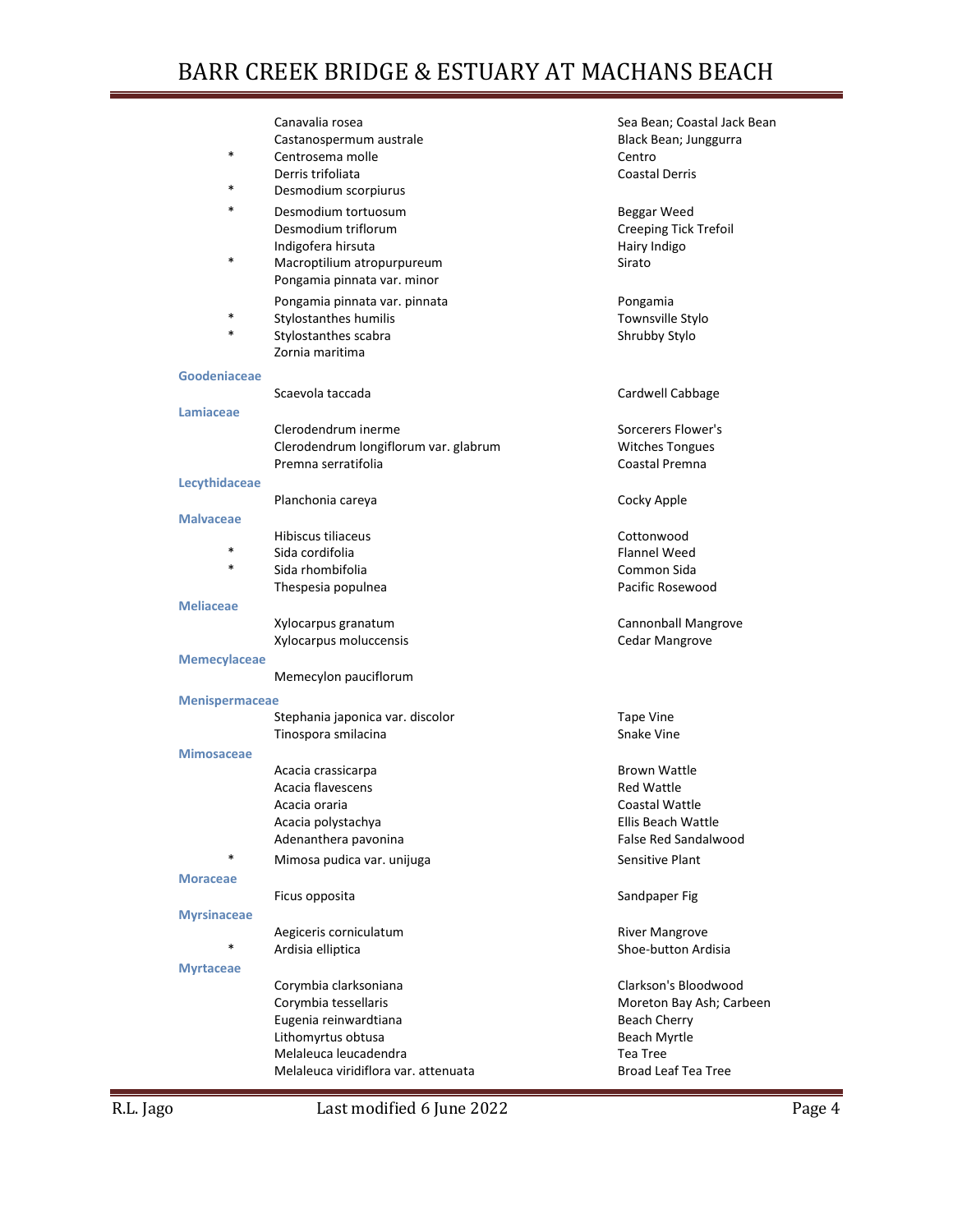|                       | Osbornia octodonta<br>Syzygium tierneyanum | Myrtle Mangrove<br>Creek Satinash; River Cherry |
|-----------------------|--------------------------------------------|-------------------------------------------------|
| <b>Nyctaginaceae</b>  | Boerhavia mutabilis                        |                                                 |
| <b>Olacaceae</b>      | Ximenia americana                          | <b>Yellow Plum</b>                              |
| <b>Oleaceae</b>       |                                            |                                                 |
|                       | Chionanthus ramiflora                      | Native Olive                                    |
|                       | Jasminum didymum subsp. didymum            | Native Jasmine                                  |
|                       | Jasminum simplicifolium subsp australiense | Native Jasmine                                  |
| <b>Opiliaceae</b>     | Cansjera leptostachya                      |                                                 |
| Phyllanthaceae        |                                            |                                                 |
|                       | Breynia cernua                             | <b>Fart Tree</b>                                |
|                       | Phyllanthus amarus                         | Phyllanthus                                     |
| Plumbaginaceae        |                                            |                                                 |
|                       | Aegialitis annulata                        | Club Mangrove                                   |
| <b>Proteaceae</b>     |                                            |                                                 |
|                       | Persoonia falcata                          | Northern Geebung                                |
| Rhamnaceae            |                                            |                                                 |
|                       | Alphitonia excelsa                         | Red Ash                                         |
|                       | Colubrina asiatica                         | Serpent Vine                                    |
| <b>Rhizophoraceae</b> |                                            |                                                 |
|                       | Bruguiera exaristata                       | Rib-fruited Orange Mangrove                     |
|                       | Bruguiera gymnorhiza                       | Large-fruited Orange Mangrove                   |
|                       | Bruguiera sexangula                        |                                                 |
|                       | Carallia brachiata                         | Corky Bark                                      |
|                       | Ceriops pseudodecandra                     | <b>Yellow Mangrove</b>                          |
|                       | Ceriops tagal                              | Rib-fruited Yellow Mangrove                     |
|                       | Rhizophora apiculata                       |                                                 |
|                       | Rhizophora stylosa                         | <b>Stilt Mangrove</b>                           |
| <b>Rubiaceae</b>      |                                            |                                                 |
|                       | Aidia racemosa                             | Archer Cherry                                   |
|                       | Coelospermum reticulatum                   |                                                 |
| *                     | Mitracarpus hirtus                         | Small Square Weed                               |
| V                     | Myrmecodia beccarii                        | Ant Plant                                       |
| *                     | Richardia brasiliensis                     | White Eye; Mexican Clover                       |
| *                     | Spermacoce verticillata                    | False Buttonweed                                |
| <b>Salicaceae</b>     |                                            |                                                 |
|                       | Scolopia braunii                           | Flintwood                                       |
| <b>Santalaceae</b>    |                                            |                                                 |
|                       | Exocarpos latifolius                       | Native Cherry                                   |
| Sapindaceae           |                                            |                                                 |
|                       | Cupaniopsis anacardioides                  | Tuckeroo                                        |
|                       | Guioa acutifolia                           | <b>Glossy Tamarind</b>                          |
|                       | Jagera pseudorhus var. pseudorhus          | Foambark                                        |
| Sapotaceae            |                                            |                                                 |
|                       | Mimusops elengi                            | Red Coondoo                                     |
| Sparrmanniaceae       |                                            |                                                 |
|                       | Triumfetta rhomboidea                      | Chinese Burr                                    |
| <b>Sterculiaceae</b>  |                                            |                                                 |
|                       | <b>Brachychiton acerifolius</b>            | Flame Tree                                      |
|                       |                                            |                                                 |